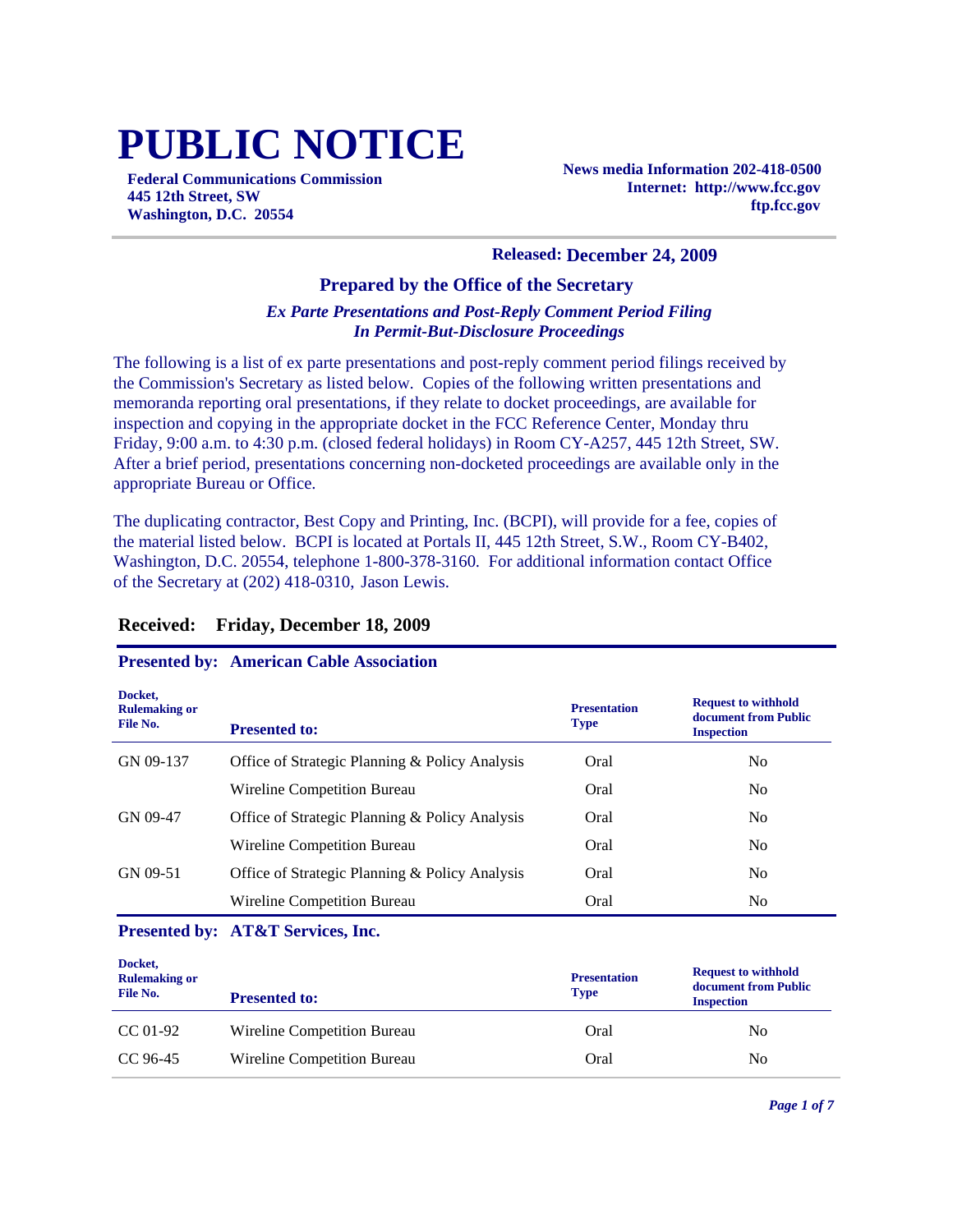| CC 96-45  | Wireline Competition Bureau                    | Oral    | No             |
|-----------|------------------------------------------------|---------|----------------|
| CC 99-68  | Wireline Competition Bureau                    | Oral    | N <sub>0</sub> |
| GN 09-137 | Wireline Competition Bureau                    | Written | N <sub>0</sub> |
| GN 09-47  | Wireline Competition Bureau                    | Written | N <sub>0</sub> |
| GN 09-51  | Wireline Competition Bureau                    | Oral    | N <sub>0</sub> |
|           | Wireline Competition Bureau                    | Written | N <sub>0</sub> |
| PS 06-229 | Office of Strategic Planning & Policy Analysis | Oral    | N <sub>0</sub> |
|           | Public Safety and Homeland Security Bureau     | Oral    | N <sub>0</sub> |
| WC 05-337 | Wireline Competition Bureau                    | Oral    | N <sub>0</sub> |
|           | Wireline Competition Bureau                    | Oral    | No             |
| WC 06-122 | Wireline Competition Bureau                    | Oral    | N <sub>0</sub> |
| WC 07-135 | Wireline Competition Bureau                    | Oral    | N <sub>0</sub> |
| WT 06-150 | Office of Strategic Planning & Policy Analysis | Oral    | N <sub>0</sub> |
|           | Public Safety and Homeland Security Bureau     | Oral    | No             |

## **Presented by: Broadcast Counsel**

| Docket,<br><b>Rulemaking or</b><br>File No. | <b>Presented to:</b> | <b>Presentation</b><br><b>Type</b> | <b>Request to withhold</b><br>document from Public<br><b>Inspection</b> |
|---------------------------------------------|----------------------|------------------------------------|-------------------------------------------------------------------------|
| MB 07-294                                   | Media Bureau         | Oral                               | No                                                                      |

# **Presented by: Cablevision Systems Corporation**

| Docket,<br><b>Rulemaking or</b><br>File No. | <b>Presented to:</b>         | <b>Presentation</b><br><b>Type</b> | <b>Request to withhold</b><br>document from Public<br><b>Inspection</b> |
|---------------------------------------------|------------------------------|------------------------------------|-------------------------------------------------------------------------|
| MB 07-198                                   | Office of Commissioner Baker | Oral                               | No                                                                      |
| MB 07-29                                    | Office of Commissioner Baker | Oral                               | N <sub>0</sub>                                                          |

# **Presented by: Corning, Inc.**

| Docket,<br><b>Rulemaking or</b><br>File No. | <b>Presented to:</b>         | <b>Presentation</b><br><b>Type</b> | <b>Request to withhold</b><br>document from Public<br><b>Inspection</b> |
|---------------------------------------------|------------------------------|------------------------------------|-------------------------------------------------------------------------|
| GN 09-51                                    | <b>Commissioner Copps</b>    | Oral                               | N <sub>0</sub>                                                          |
|                                             | <b>Commissioner McDowell</b> | Oral                               | N <sub>0</sub>                                                          |
|                                             | Commissioner Clyburn         | Oral                               | No                                                                      |
|                                             | <b>Commissioner Baker</b>    | Oral                               | No                                                                      |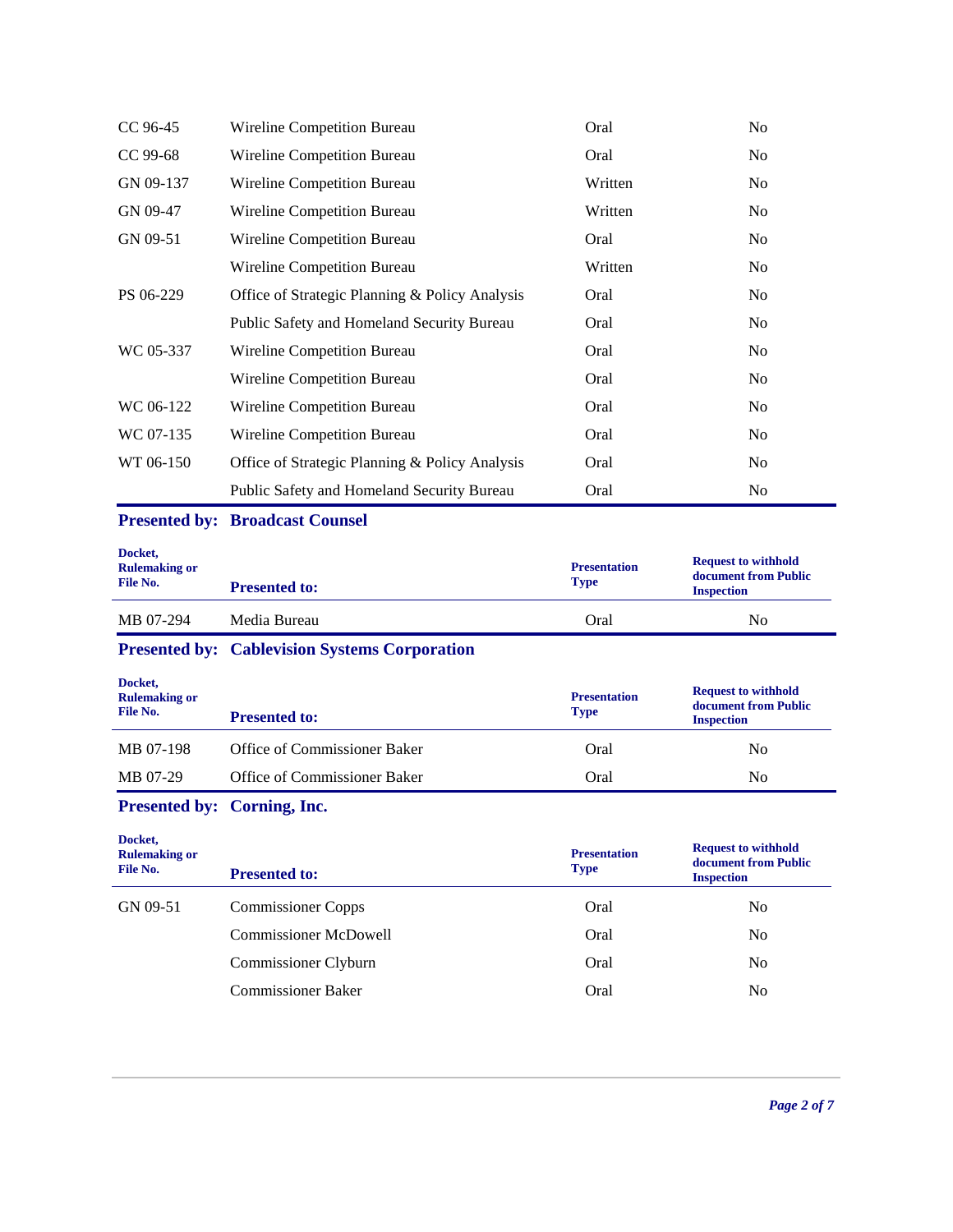| Docket,<br><b>Rulemaking or</b><br>File No. | <b>Presented to:</b>                                                             | <b>Presentation</b><br><b>Type</b> | <b>Request to withhold</b><br>document from Public<br><b>Inspection</b> |
|---------------------------------------------|----------------------------------------------------------------------------------|------------------------------------|-------------------------------------------------------------------------|
| GN 09-51                                    | Office of Strategic Planning & Policy Analysis                                   | Oral                               | N <sub>0</sub>                                                          |
|                                             | Presented by: DIRECTV, Inc.                                                      |                                    |                                                                         |
| Docket,<br><b>Rulemaking or</b><br>File No. | <b>Presented to:</b>                                                             | <b>Presentation</b><br><b>Type</b> | <b>Request to withhold</b><br>document from Public<br><b>Inspection</b> |
| CS 97-80                                    | Office of Commissioner Clyburn                                                   | Oral                               | N <sub>0</sub>                                                          |
| GN 09-137                                   | Office of Commissioner Clyburn                                                   | Oral                               | No                                                                      |
| GN 09-47                                    | Office of Commissioner Clyburn                                                   | Oral                               | No                                                                      |
| GN 09-51                                    | Office of Commissioner Clyburn                                                   | Oral                               | N <sub>0</sub>                                                          |
|                                             | Presented by: District of Columbia Government Office of Chief Technology Officer |                                    |                                                                         |
| Docket,<br><b>Rulemaking or</b><br>File No. | <b>Presented to:</b>                                                             | <b>Presentation</b><br><b>Type</b> | <b>Request to withhold</b><br>document from Public<br><b>Inspection</b> |
| PS 06-229                                   | Public Safety and Homeland Security Bureau                                       | Oral                               | N <sub>0</sub>                                                          |
|                                             | Presented by: Fiberutilities Group, Inc.                                         |                                    |                                                                         |
| Docket,<br><b>Rulemaking or</b><br>File No. | <b>Presented to:</b>                                                             | <b>Presentation</b><br><b>Type</b> | <b>Request to withhold</b><br>document from Public<br><b>Inspection</b> |
| GN 09-51                                    | Media Bureau                                                                     | Oral                               | N <sub>0</sub>                                                          |
|                                             | Office of Strategic Planning & Policy Analysis                                   | Oral                               | N <sub>0</sub>                                                          |
|                                             | <b>Presented by: Free Conferencing Corporation</b>                               |                                    |                                                                         |
| Docket,<br><b>Rulemaking or</b><br>File No. | <b>Presented to:</b>                                                             | <b>Presentation</b><br><b>Type</b> | <b>Request to withhold</b><br>document from Public<br><b>Inspection</b> |
| WC 07-135                                   | Office of Commissioner Copps                                                     | Oral                               | No                                                                      |
|                                             | Office of Commissioner Clyburn                                                   | Oral                               | No                                                                      |
|                                             | Office of Commissioner Baker                                                     | Oral                               | No                                                                      |
| <b>Presented by: Free Press</b>             |                                                                                  |                                    |                                                                         |
| Docket,<br><b>Rulemaking or</b><br>File No. | <b>Presented to:</b>                                                             | <b>Presentation</b><br><b>Type</b> | <b>Request to withhold</b><br>document from Public<br><b>Inspection</b> |
| GN 09-191                                   | Office of Commissioner Copps                                                     | Oral                               | No                                                                      |
|                                             |                                                                                  |                                    |                                                                         |

#### **Presented by: Cox Communications, Inc.**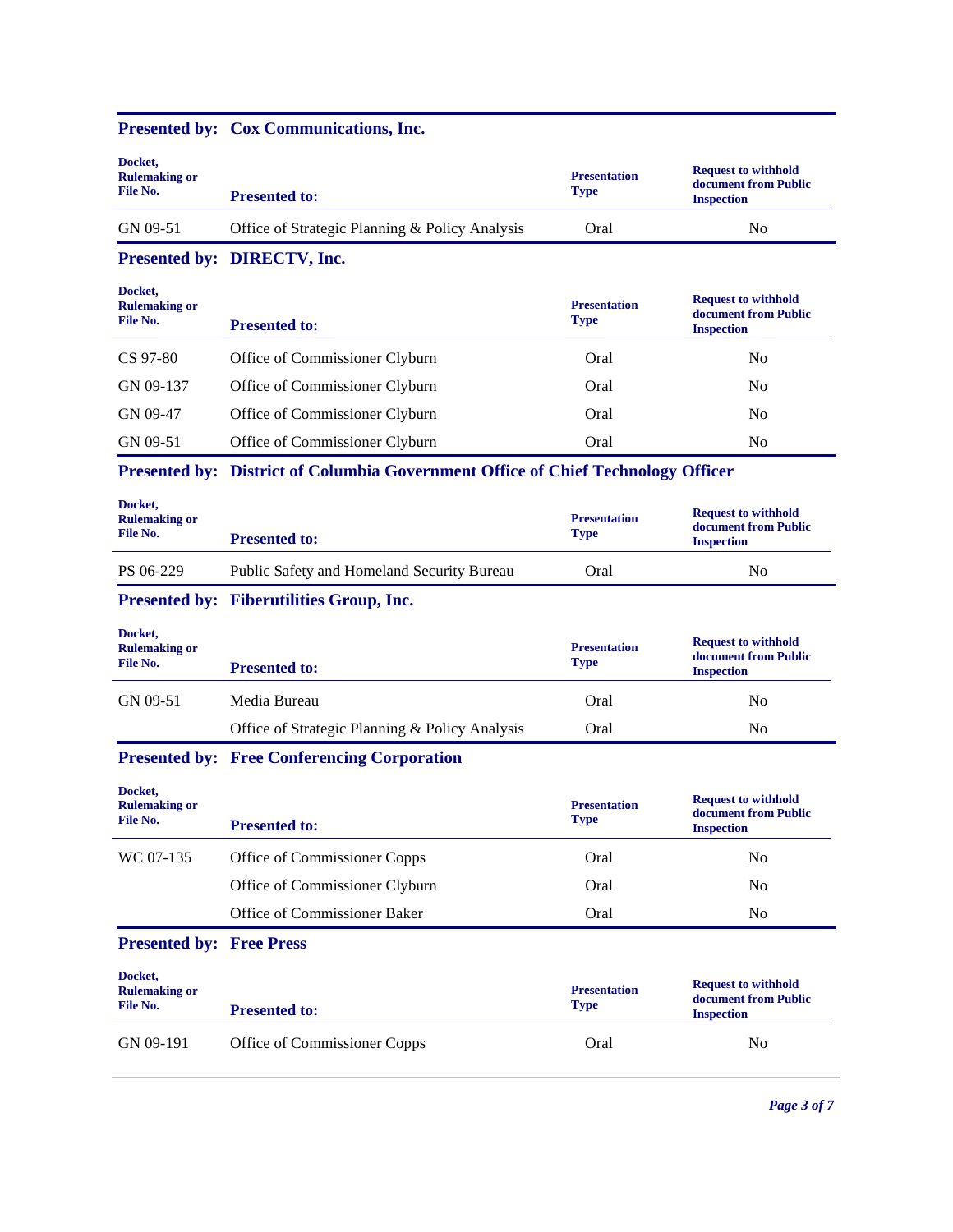| GN 09-51 | Office of Commissioner Copps | Oral | No |
|----------|------------------------------|------|----|
| WC 07-52 | Office of Commissioner Copps | Oral | No |

# **Presented by: Kodiak-Kenai Cable Company**

| Docket,<br><b>Rulemaking or</b><br>File No. | <b>Presented to:</b>                           | <b>Presentation</b><br><b>Type</b> | <b>Request to withhold</b><br>document from Public<br><b>Inspection</b> |
|---------------------------------------------|------------------------------------------------|------------------------------------|-------------------------------------------------------------------------|
| GN 09-51                                    | Media Bureau                                   | Oral                               | No                                                                      |
|                                             | Office of Strategic Planning & Policy Analysis | Oral                               | N <sub>0</sub>                                                          |
|                                             | Wireline Competition Bureau                    | Oral                               | N <sub>0</sub>                                                          |

## **Presented by: MetroCast Cablevision of New Hampshire, LLC**

| Docket,<br><b>Rulemaking or</b><br>File No. | <b>Presented to:</b>                           | <b>Presentation</b><br><b>Type</b> | <b>Request to withhold</b><br>document from Public<br><b>Inspection</b> |
|---------------------------------------------|------------------------------------------------|------------------------------------|-------------------------------------------------------------------------|
| GN 09-137                                   | Office of Strategic Planning & Policy Analysis | Written                            | No                                                                      |
|                                             | Wireline Competition Bureau                    | Written                            | No                                                                      |
| GN 09-51                                    | Office of Strategic Planning & Policy Analysis | Written                            | No                                                                      |
|                                             | Wireline Competition Bureau                    | Written                            | No                                                                      |

## **Presented by: MusicFIRST**

| Docket,<br><b>Rulemaking or</b><br>File No. | <b>Presented to:</b> | <b>Presentation</b><br><b>Type</b> | <b>Request to withhold</b><br>document from Public<br><b>Inspection</b> |
|---------------------------------------------|----------------------|------------------------------------|-------------------------------------------------------------------------|
| MB 09-143                                   | Enforcement Bureau   | Oral                               | N <sub>0</sub>                                                          |
|                                             | Media Bureau         | Oral                               | No                                                                      |

# **Presented by: NEP CellCorp, Inc.**

| Docket,<br><b>Rulemaking or</b><br>File No. | <b>Presented to:</b>         | <b>Presentation</b><br><b>Type</b> | <b>Request to withhold</b><br>document from Public<br><b>Inspection</b> |
|---------------------------------------------|------------------------------|------------------------------------|-------------------------------------------------------------------------|
| GN 09-157                                   | Office of Commissioner Baker | Oral                               | N <sub>0</sub>                                                          |
| GN 09-51                                    | Office of Commissioner Baker | Oral                               | N <sub>0</sub>                                                          |
| WT 09-66                                    | Office of Commissioner Baker | Oral                               | N <sub>0</sub>                                                          |

## **Presented by: New America Foundation**

| Docket,<br><b>Rulemaking or</b><br>File No. | <b>Presented to:</b>                       | <b>Presentation</b><br><b>Type</b> | <b>Request to withhold</b><br>document from Public<br><b>Inspection</b> |
|---------------------------------------------|--------------------------------------------|------------------------------------|-------------------------------------------------------------------------|
| GN 09-137                                   | Consumer and Governermental Affairs Bureau | Oral                               | No                                                                      |
|                                             | Office of Engineering and Technology       | Oral                               | No                                                                      |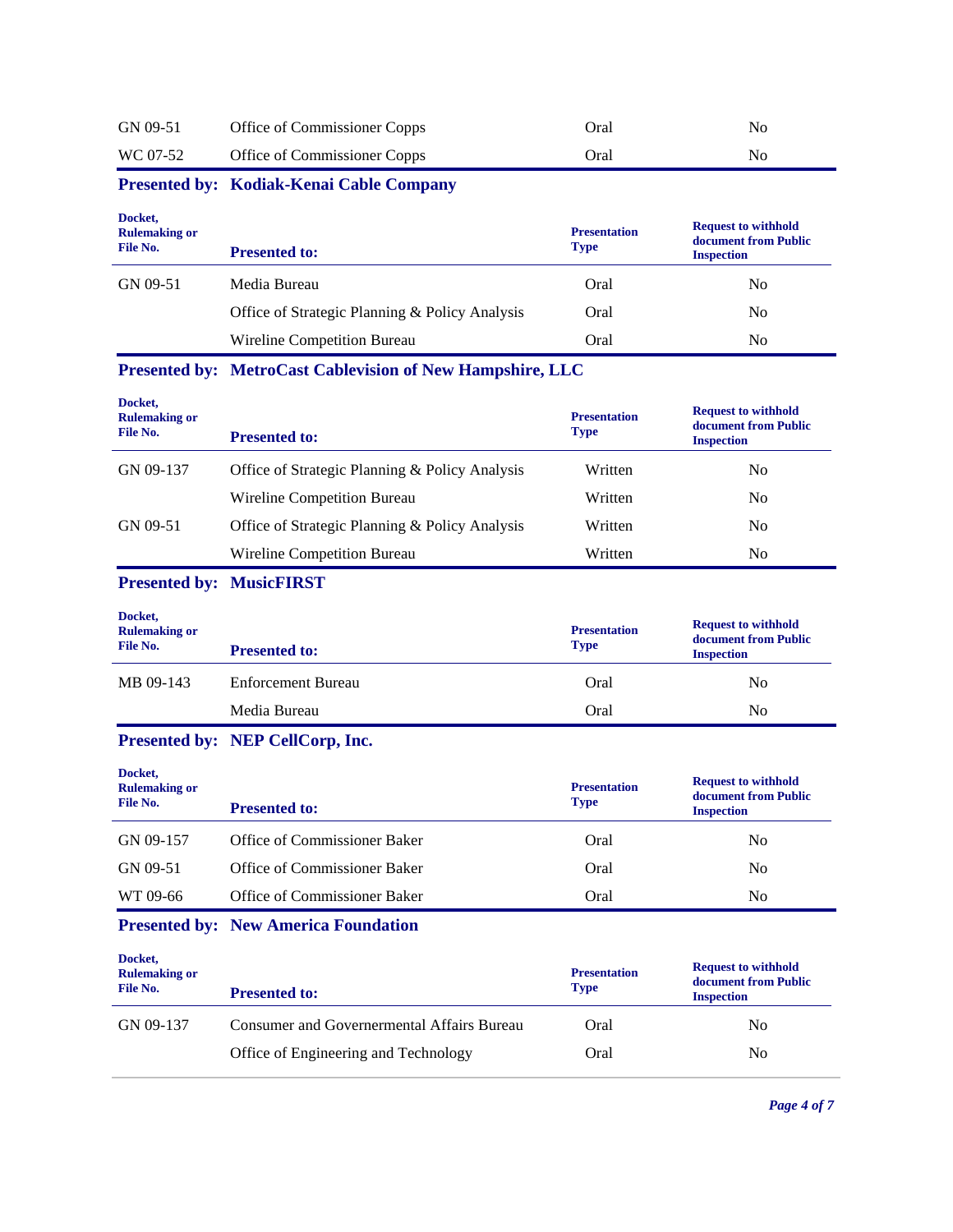| GN 09-137 | Office of Strategic Planning & Policy Analysis | Oral | N <sub>0</sub> |
|-----------|------------------------------------------------|------|----------------|
|           | Wireline Competition Bureau                    | Oral | N <sub>0</sub> |
| GN 09-47  | Consumer and Governermental Affairs Bureau     | Oral | N <sub>0</sub> |
|           | Office of Engineering and Technology           | Oral | N <sub>0</sub> |
|           | Office of Strategic Planning & Policy Analysis | Oral | N <sub>0</sub> |
|           | Wireline Competition Bureau                    | Oral | N <sub>0</sub> |
| GN 09-51  | Consumer and Governermental Affairs Bureau     | Oral | N <sub>0</sub> |
|           | Office of Engineering and Technology           | Oral | N <sub>0</sub> |
|           | Office of Strategic Planning & Policy Analysis | Oral | N <sub>0</sub> |
|           | Wireline Competition Bureau                    | Oral | N <sub>0</sub> |

**Presented by: On-Ramp Wireless, Inc.**

| Docket,<br><b>Rulemaking or</b><br>File No. | <b>Presented to:</b>                           | <b>Presentation</b><br><b>Type</b> | <b>Request to withhold</b><br>document from Public<br><b>Inspection</b> |
|---------------------------------------------|------------------------------------------------|------------------------------------|-------------------------------------------------------------------------|
| GN 09-137                                   | Commissioner Clyburn                           | Oral                               | N <sub>0</sub>                                                          |
|                                             | Office of Strategic Planning & Policy Analysis | Oral                               | N <sub>0</sub>                                                          |
| GN 09-47                                    | Commissioner Clyburn                           | Oral                               | N <sub>0</sub>                                                          |
|                                             | Office of Strategic Planning & Policy Analysis | Oral                               | N <sub>0</sub>                                                          |
| GN 09-51                                    | Commissioner Clyburn                           | Oral                               | N <sub>0</sub>                                                          |
|                                             | Office of Strategic Planning & Policy Analysis | Oral                               | N <sub>0</sub>                                                          |

## **Presented by: PPM Coalition**

| Docket,<br><b>Rulemaking or</b><br>File No. | <b>Presented to:</b>            | <b>Presentation</b><br><b>Type</b> | <b>Request to withhold</b><br>document from Public<br><b>Inspection</b> |
|---------------------------------------------|---------------------------------|------------------------------------|-------------------------------------------------------------------------|
| MB 08-187                                   | <b>Commissioner Copps</b>       | Oral                               | No                                                                      |
|                                             | Office of Commissioner McDowell | Oral                               | No                                                                      |
|                                             | <b>Commissioner Baker</b>       | Oral                               | No                                                                      |
|                                             |                                 |                                    |                                                                         |

# **Presented by: Sinclair Broadcast Group, Inc.**

| Docket,<br><b>Rulemaking or</b><br>File No. | <b>Presented to:</b> | <b>Presentation</b><br><b>Type</b> | <b>Request to withhold</b><br>document from Public<br><b>Inspection</b> |
|---------------------------------------------|----------------------|------------------------------------|-------------------------------------------------------------------------|
| CSR-8233-C                                  | Media Bureau         | Written                            | N <sub>0</sub>                                                          |
| CSR-8234-M                                  | Media Bureau         | Written                            | No                                                                      |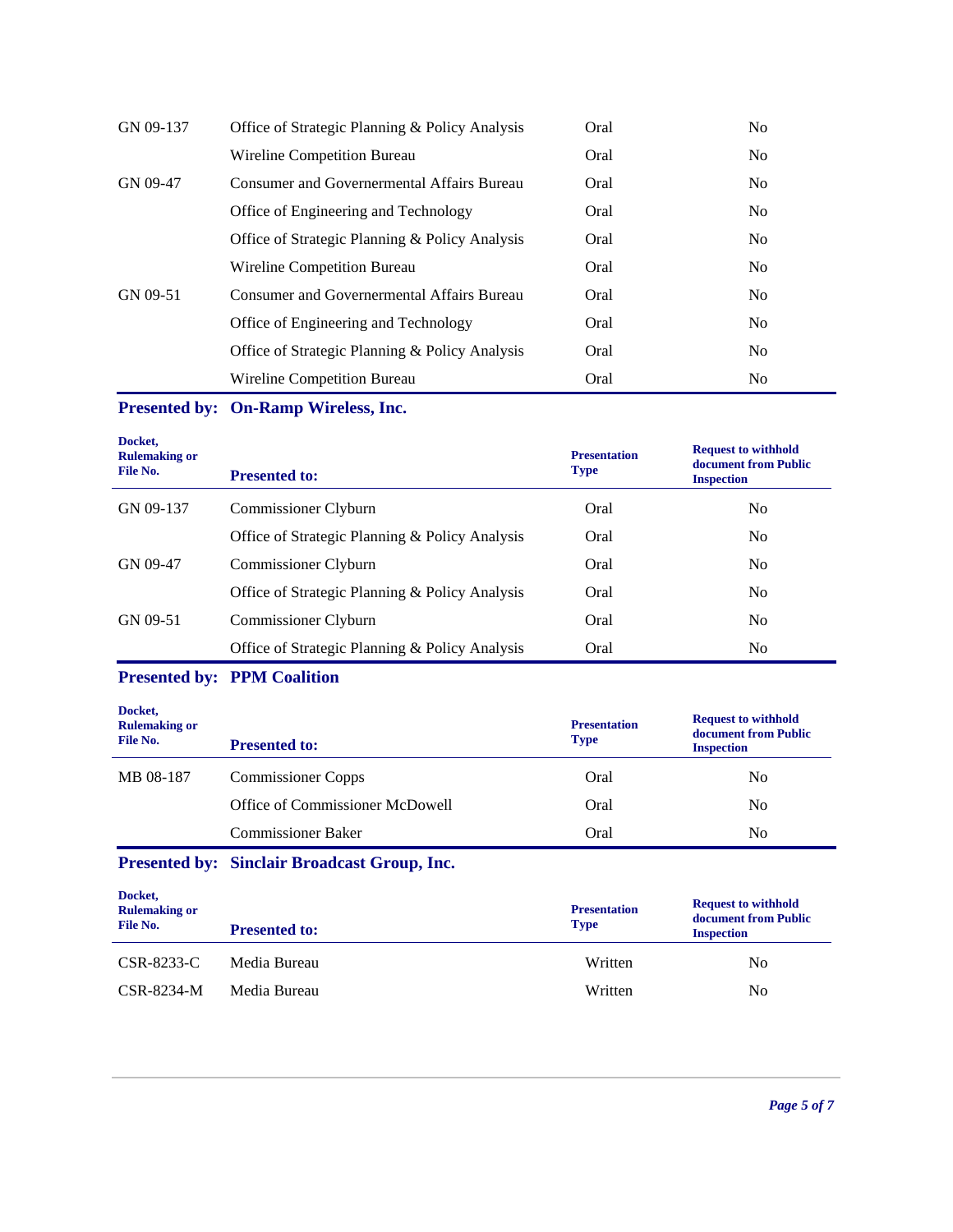#### **Presented by: SoundBite Communications, Inc.**

| Docket,<br><b>Rulemaking or</b><br>File No. | <b>Presented to:</b>    | <b>Presentation</b><br><b>Type</b> | <b>Request to withhold</b><br>document from Public<br><b>Inspection</b> |
|---------------------------------------------|-------------------------|------------------------------------|-------------------------------------------------------------------------|
| $CG 02-278$                                 | Office of the Secretary | Written                            | No                                                                      |

**Presented by: Telecommunications Industry Association**

| Docket.<br><b>Rulemaking or</b><br>File No. | <b>Presented to:</b>                           | <b>Presentation</b><br><b>Type</b> | <b>Request to withhold</b><br>document from Public<br><b>Inspection</b> |
|---------------------------------------------|------------------------------------------------|------------------------------------|-------------------------------------------------------------------------|
| GN 09-137                                   | Office of Engineering and Technology           | Written                            | No.                                                                     |
|                                             | Office of Strategic Planning & Policy Analysis | Written                            | N <sub>0</sub>                                                          |
| GN 09-47                                    | Office of Engineering and Technology           | Written                            | N <sub>0</sub>                                                          |
|                                             | Office of Strategic Planning & Policy Analysis | Written                            | N <sub>0</sub>                                                          |
| GN 09-51                                    | Office of Engineering and Technology           | Written                            | N <sub>0</sub>                                                          |
|                                             | Office of Strategic Planning & Policy Analysis | Written                            | N <sub>0</sub>                                                          |

## **Presented by: The Walt Disney Company**

| Docket,<br><b>Rulemaking or</b><br>File No. | <b>Presented to:</b>         | <b>Presentation</b><br><b>Type</b> | <b>Request to withhold</b><br>document from Public<br><b>Inspection</b> |
|---------------------------------------------|------------------------------|------------------------------------|-------------------------------------------------------------------------|
| GN 09-191                                   | <b>Commissioner McDowell</b> | Oral                               | No                                                                      |
| MB 07-269                                   | <b>Commissioner McDowell</b> | Oral                               | N <sub>0</sub>                                                          |
| WC 07-52                                    | <b>Commissioner McDowell</b> | Oral                               | N <sub>0</sub>                                                          |

## **Presented by: United States Cellular Corporation**

| Docket,<br><b>Rulemaking or</b><br>File No. | <b>Presented to:</b>                           | <b>Presentation</b><br><b>Type</b> | <b>Request to withhold</b><br>document from Public<br><b>Inspection</b> |
|---------------------------------------------|------------------------------------------------|------------------------------------|-------------------------------------------------------------------------|
| PS 06-229                                   | Office of Strategic Planning & Policy Analysis | Oral                               | No                                                                      |
| WT 06-150                                   | Office of Strategic Planning & Policy Analysis | Oral                               | N <sub>0</sub>                                                          |

## **Presented by: Verizon**

| Docket,<br><b>Rulemaking or</b><br>File No. | <b>Presented to:</b>                              | <b>Presentation</b><br><b>Type</b> | <b>Request to withhold</b><br>document from Public<br><b>Inspection</b> |
|---------------------------------------------|---------------------------------------------------|------------------------------------|-------------------------------------------------------------------------|
| $CG 09-158$                                 | <b>Consumer and Governermental Affairs Bureau</b> | Written                            | No.                                                                     |
|                                             | Wireless Telecommunications Bureau                | Written                            | N <sub>0</sub>                                                          |
| WC 06-122                                   | Office of General Counsel                         | Oral                               | No                                                                      |
|                                             | Wireline Competition Bureau                       | Oral                               | No.                                                                     |